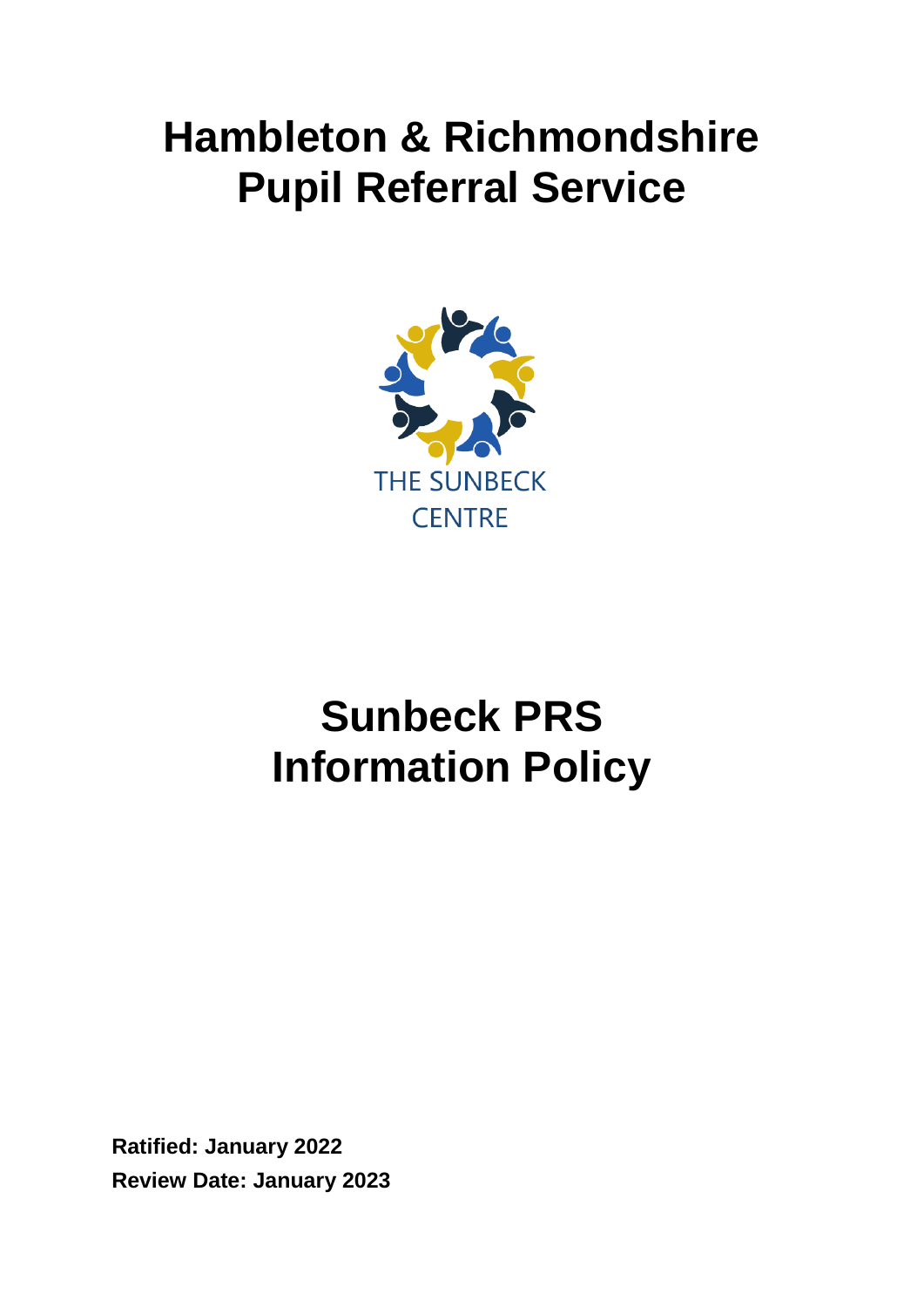## **Information Policy**

## **Introduction**

This policy is to ensure that Hambleton and Richmondshire Pupil Referral Service complies with the requirements of the UK General Data Protection Regulation (UK GDPR), Environmental Information Regulations 2004 (EIR) and Freedom of Information Act 2000 (FOIA), associated guidance and Codes of Practice issued under the legislation.

## **Scope**

The Information Policy applies to information in all forms including, but not limited to:

- Hard copy or documents printed or written on paper;
- Information or data stored electronically, including scanned images;
- Communications sent by post/courier or using electronic means such as email, fax or electronic file transfer;
- Information or data stored on or transferred to removable media such as tape, CD, DVD, USB storage device or memory card;
- Information stored on portable computing devices including mobile phones, tablets, cameras and laptops;
- Speech, voice recordings and verbal communications, including voicemail;
- Published web content, for example intranet and internet;
- Photographs and other digital images.

This policy is the School's main information governance policy and addresses:

- Data Protection (including rights and complaints)
- Freedom of Information
- Information Asset Management

Information security, acceptable use of systems, records management and security incident reporting will be addressed in separate policies.

#### **Data Protection**

Personal data will be processed in accordance with the requirements of UK GDPR and in compliance with the data protection principles specified in the legislation.

The school has notified the Information Commissioner's Office that it is a Data Controller and has appointed a Data Protection Officer (DPO). Details of the DPO can be found here: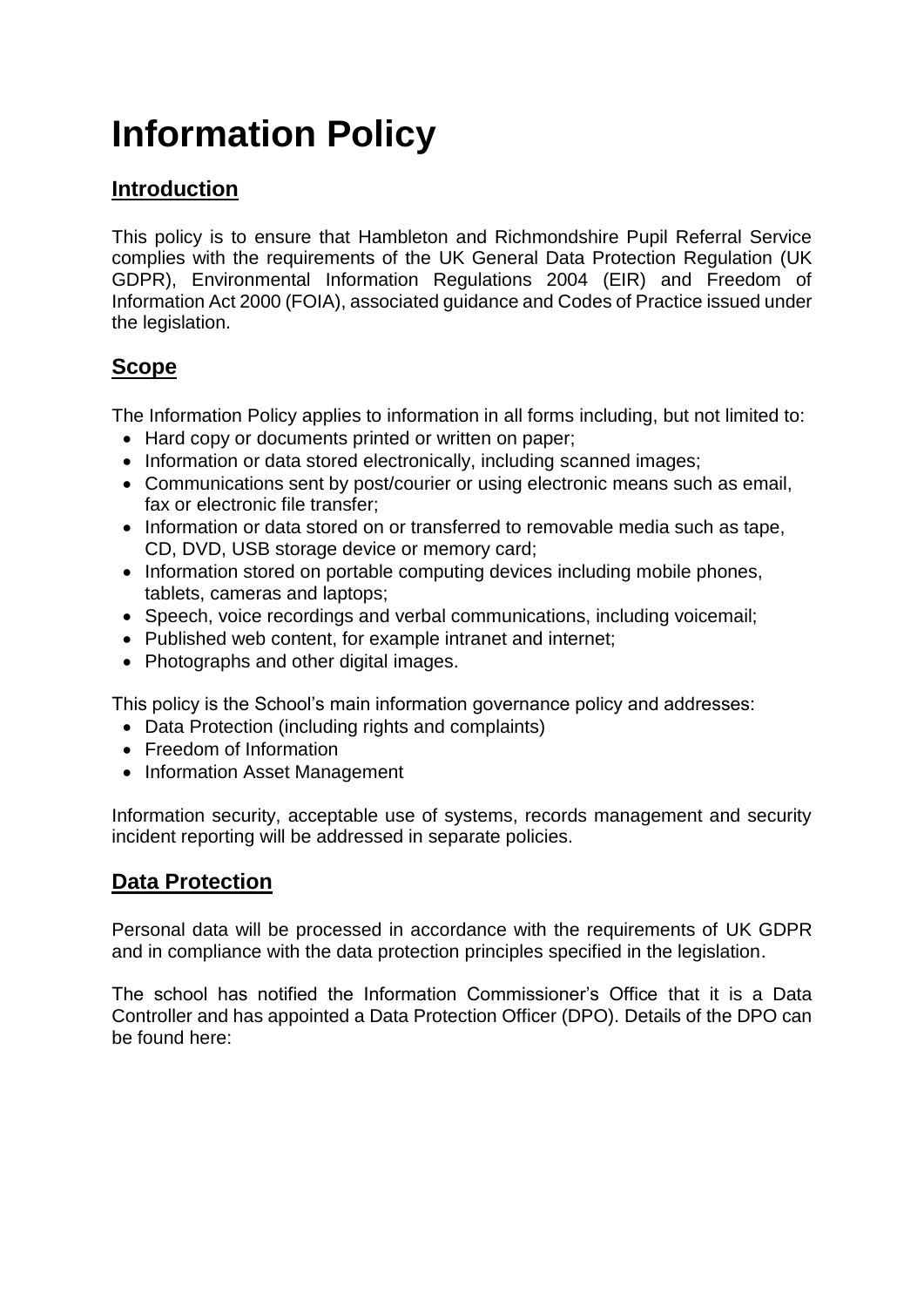Schools Data Protection Officer Veritau Ltd County Hall Racecourse Lane **Northallerton** DL7 8AL [schoolsDPO@veritau.co.uk](mailto:schoolsDPO@veritau.co.uk) 01904 554025



**\*Please ensure you include the name of the School in all correspondence with the DPO** 

The DPO is a statutory position and will operate in an advisory capacity. Duties will include:

- Acting as the point of contact for the Information Commissioner's Office (ICO) and data subjects;
- Facilitating a periodic review of the corporate information asset register and information governance policies;
- Assisting with the reporting and investigation of information security breaches
- Providing advice on all aspects of data protection as required, including information requests, information sharing and Data Protection Impact Assessments; and
- Reporting to governors on the above matters

#### **Information Asset Register**

The DPO will advise the school in developing and maintaining an Information Asset Register (IAR). The register will include the following information for each asset:

- An individual information asset identification number;
- The owner of that asset:
- Description and purpose of the asset;
- Whether there is a privacy notice published for that asset;
- Format and location of the asset:
- Which officers (job titles/teams) have routine access to the information;
- Whether there are any data sharing agreements relating to the information and the name of that agreement,
- Conditions of data processing:
- Details of any third parties contracted to process the information;
- Retention period for the asset

The IAR will be reviewed annually and the Head Teacher will inform the DPO of any significant changes to their information assets as soon as possible.

#### **Information Asset Owners**

An Information Asset Owner (IAO) is the individual responsible for an information asset, understands the value of that information and the potential risks associated with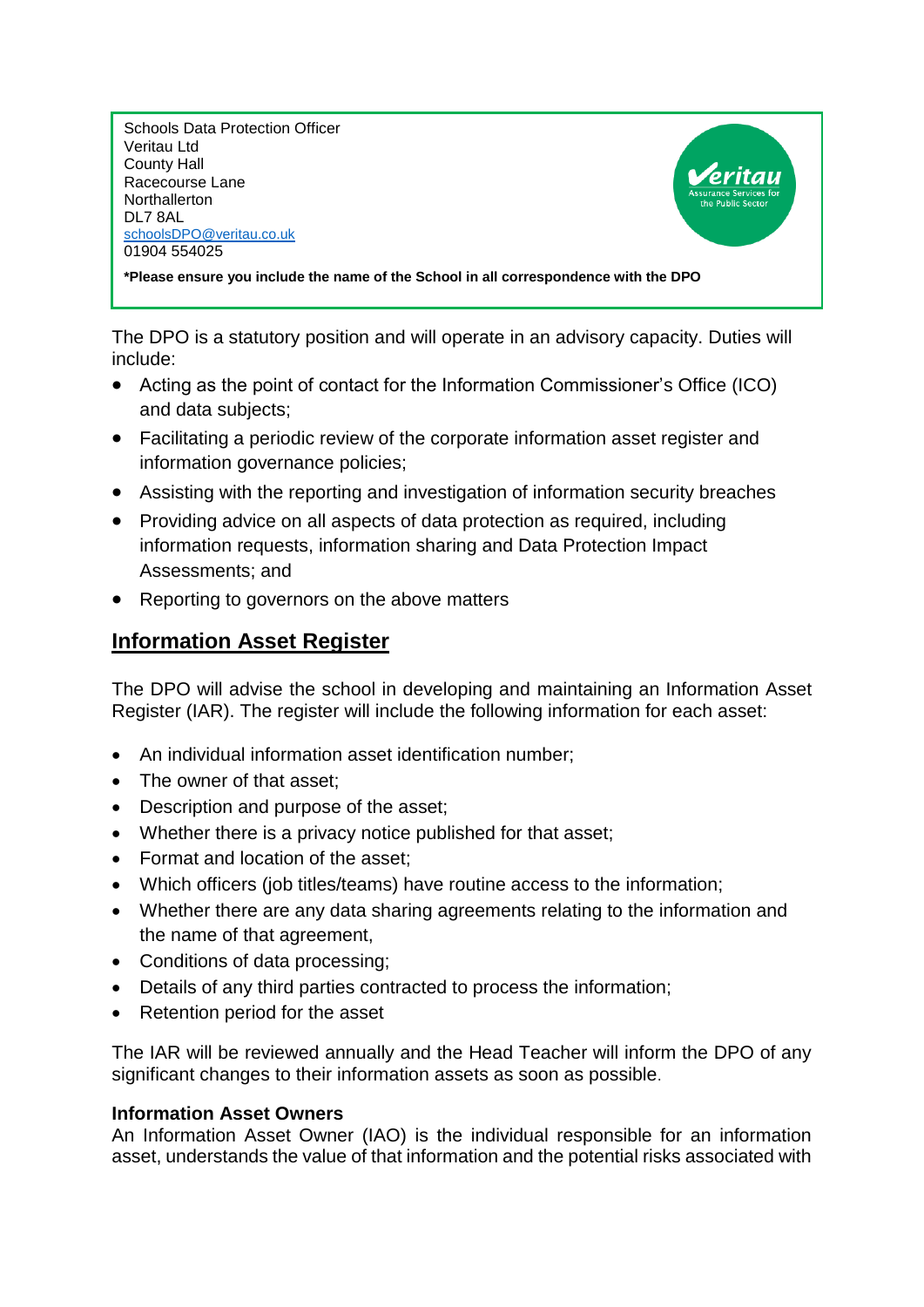it. The school will ensure that IAO's are appointed based on sufficient seniority and level of responsibility.

IAO's are responsible for the security and maintenance of their information assets. This includes ensuring that other members of staff are using the information safely and responsibly. The role also includes determining the retention period for the asset, and when destroyed, ensuring this is done so securely.

### **Training**

The school will ensure that appropriate guidance and training is given to the relevant staff, governors and other authorised school users on access to information procedures, records management and data breach procedures. Individuals will also be made aware and given training in relation to information security including using email and the internet.

The DPO will provide the School with adequate training resources and guidance materials. The DPO will be consulted, and will offer an adequacy opinion, if the School opts to use a third party training provider.

The School will maintain a 'training schedule' which will record when employees have completed an information governance training module and when a refresher is due to be completed.

The school will ensure that any third party contractors have adequately trained their staff in information governance by carrying out the appropriate due diligence.

#### **Privacy notices**

Hambleton and Richmondshire Pupil Referral Service will provide a privacy notice to data subjects each time it obtains personal information from or about that data subject. Our main privacy notice will be displayed on the school's website in an easily accessible area. This notice will also be provided in a hard copy to pupils and parents at the start of their time at the School within their information pack.

A privacy notice for employees will be provided at commencement of their employment with the school. Specific privacy notices will be issued where the data subject requires more information about specific processing (e.g. school trips, projects).

Privacy notices will be cleared by the DPO prior to being published or issued. A record of privacy notices shall be kept on the school's Information Asset Register.

#### **Information sharing**

In order to efficiently fulfil our duty of education provision it is sometimes necessary for the school to share information with third parties. Routine and regular information sharing arrangements will be documented in our main privacy notice (as above). Any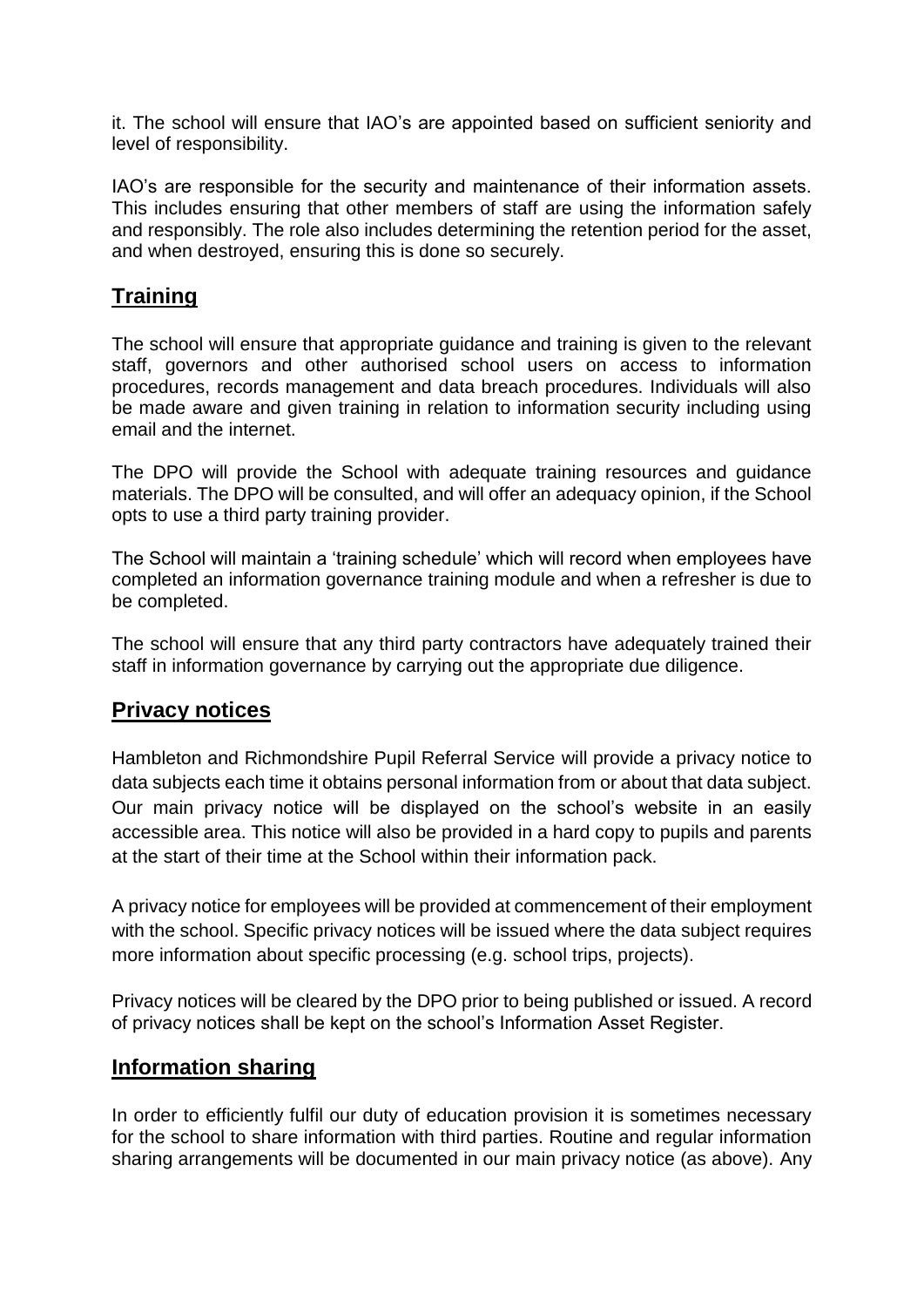adhoc sharing of information will be done in compliance with our legislative requirements.

#### **Data Protection Impact Assessments (DPIAs)**

The school will conduct a data protection impact assessment for all new projects involving high risk data processing as defined by UK GDPR. This assessment will consider the privacy risks and implications of new projects as well as providing solutions to the identified risks

The DPO will be consulted at the start of a project and will advise whether a DPIA is required. If it is agreed that a DPIA will be necessary, then the DPO will assist with the completion of the assessment, providing relevant advice.

#### **Retention periods**

Retention periods will be determined by any legal requirement, best practice or national guidance, and lastly the organisational necessity to retain the information. In addition IAOs will take into account the Limitation Act 1980, which provides timescales within which action may be taken for breaches of the law, when determining retention periods.

The School has opted to adopt the retention schedule suggested by the Information and Records Management Society (IRMS).

#### **Destruction of records**

Retention periods for records are recorded in the school's IAR. When a record reaches the end of its retention period the IAO will arrange for the records, both electronic and paper to be destroyed securely. Provisions to destroy paper information securely include cross cutting shredders and confidential waste bins.

Advice in regards to the secure destruction of electronic media will be sought from relevant IT support.

A record should be retained of all files destroyed including, where relevant:

- File reference number,
- Description of file.
- Date of disposal,
- Method of disposal,
- Officer who destroyed record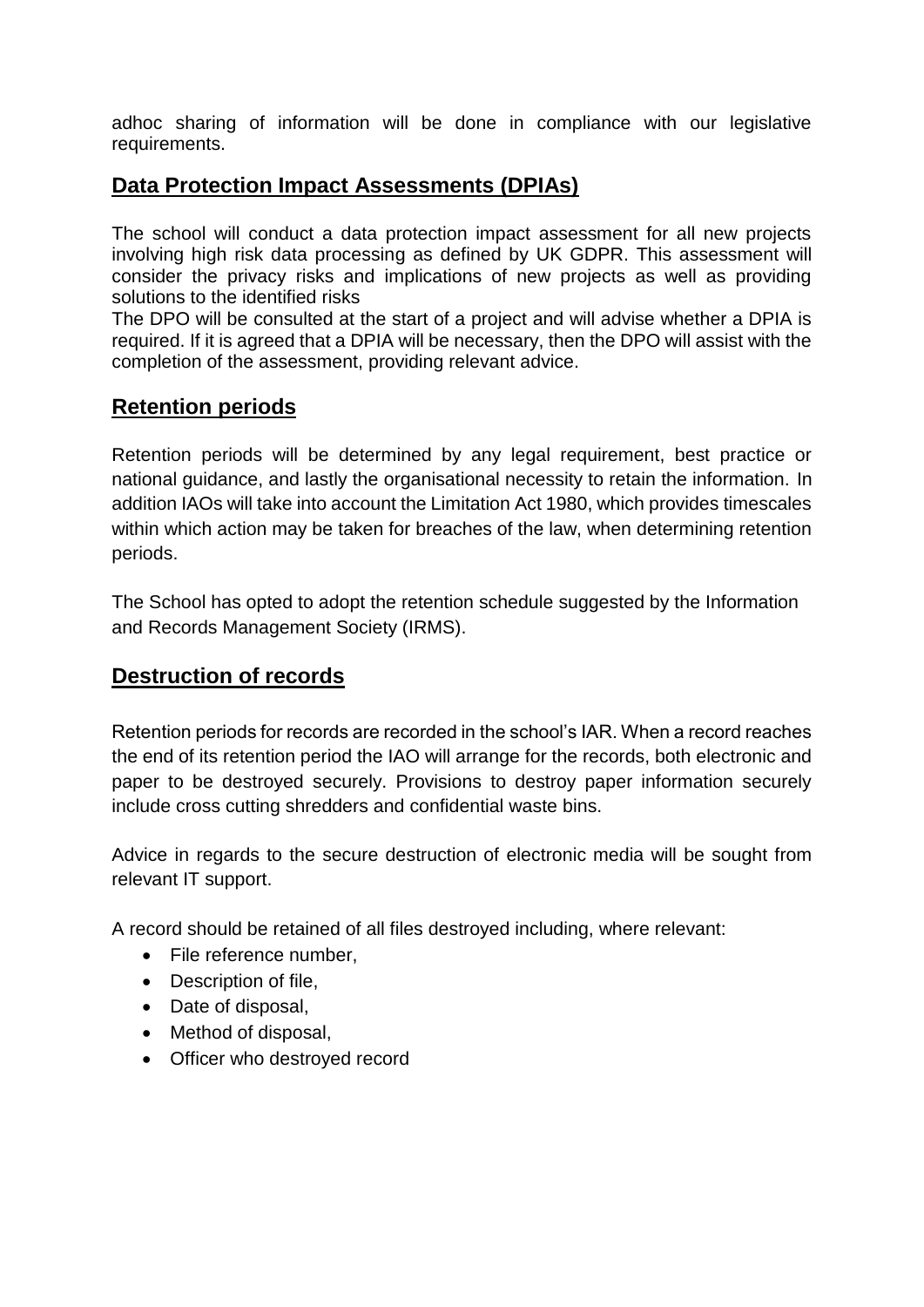## **Third party Data Processors**

All third party contractors who process data on behalf of the school must be able to provide assurances that they have adequate data protection controls in place to ensure that the data they process is afforded the appropriate safeguards. Where personal data is being processed, there will be a written contract in place with the necessary data protection clauses contained.

Relevant senior leadership may insist that any data processing by a third party ceases immediately if it believes that that third party has not got adequate data protection safeguards in place. If any data processing is going to take place outside of the EEA then the Data Protection Officer must be consulted prior to any contracts being agreed.

#### **Access to information**

#### **Requests for information under the Freedom of Information Act 2000 and Environmental Information Regulations 2004**

#### **Requests under this legislation should be made to Lynn Wild School Business Manager**

- Deciding whether the requested information is held;
- Locating, retrieving or extracting the information;
- Considering whether any exemption might apply, and the balance of the public interest test;
- Preparing the material for disclosure and drafting the response;
- Seeking any necessary approval for the response: and
- Sending the response to the requester

FOIA requests should be made in writing. Please note that we will only consider requests which provide a valid name and address and we will not consider requests which ask us to click on electronic links. EIR requests can be made verbally, however we will endeavour to follow this up in writing with the requestor to ensure accuracy.

Each request received will be acknowledged within 5 school days. The Chair of the Management Committee and Head Teacher will jointly consider all requests where a public interest test is applied or where there is any doubt on whether an exemption should be applied. In applying the public interest test they will:

- Document clearly the benefits of both disclosing or withholding the requested information; and
- Where necessary seek guidance from previous case law in deciding where the balance lies
- Consult the DPO

Reasons for disclosing or not disclosing will be reported to the next Management Committee meeting

We have adopted the Information Commissioner's model publication scheme for schools and will publish as much information as possible on our website in the interests of transparency and accountability.

We will charge for supplying information at our discretion, in line with current regulations. If a charge applies, written notice will be given to the applicant and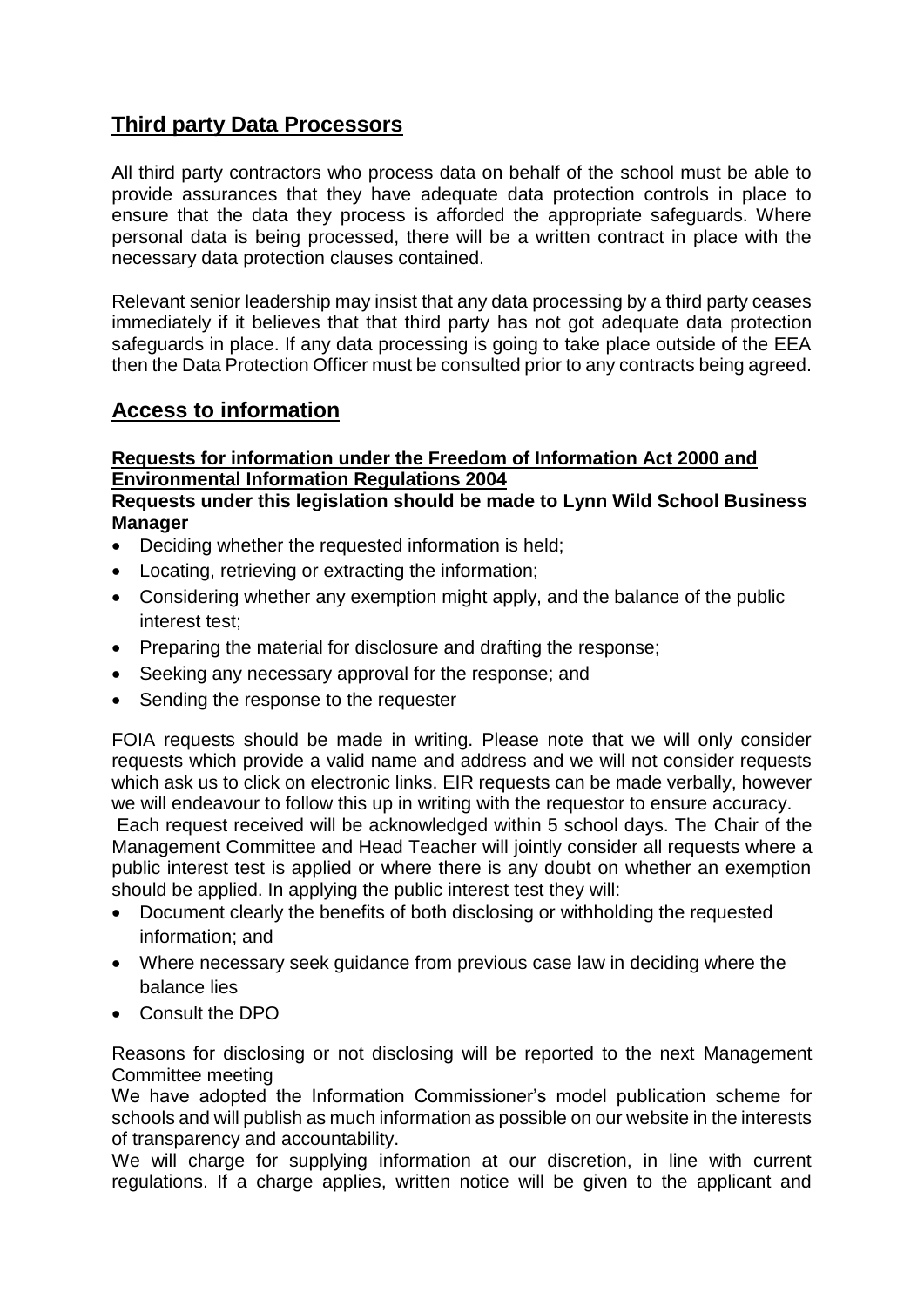payment must be received before the information is supplied. Hambleton and Richmondshire Pupil Referral Service follow the Local Authority's charging regime for FOI/EIR.

We will adhere to the required FOI/EIR timescales, and requests will be answered within 20 **school days.**

#### **Requests for information under the UK GDPR- Subject Access Requests Requests under this legislation should be made to Lynn Wild School Business Manager**

Any member of staff/management committee member may receive a request for an individual's personal information. Whilst UK GDPR does not require such requests to be made in writing, applicants are encouraged where possible to do so; applicants who require assistance should seek help from the school. Requests will be logged with Lynn Wild School Business Manager and acknowledged within 5 days.

We must be satisfied as to your identity and may have to ask for additional information such as:

- Valid Photo ID (driver's licence, passport etc);
- Proof of Address (Utility bill, council tax letter etc);
- further information for the school to be satisfied of the applicant's identity;

Only once the school is satisfied of the requestor's identity and has sufficient information on which to respond to the request will it be considered valid. We will then respond to your request within the statutory timescale of One Calendar Month.

The school can apply a discretionary extension of up a further Two Calendar Months to comply with the request if the requested information would take a considerable amount of time to collate, redact, and prepare for disclosure due to either the complexity or voluminous nature of the records. If we wish to apply an extension we will firstly seek quidance from our DPO, then inform the applicant of the extension within the first calendar month of receiving the request. This extension period will be kept to a minimum and will not be used as a way of managing workloads. In very limited cases we may also refuse a request outright as 'manifestly unreasonable' if we would have to spend an unjustified amount of time and resources to comply.

Should we think any exemptions are necessary to apply we will seek guidance from our DPO to discuss their application.

If a subject access request is made by a parent whose child is 12 years of age or over we may consult with the child or ask that they submit the request on their own behalf. This decision will be made based on the capacity and maturity of the pupil in question.

**Requests received from parents asking for information held within the pupil's Education Record will be dealt with under the Education (Pupil Information)(England) Regulations 2005. Any charges which arise from this request will be applied at our discretion.**